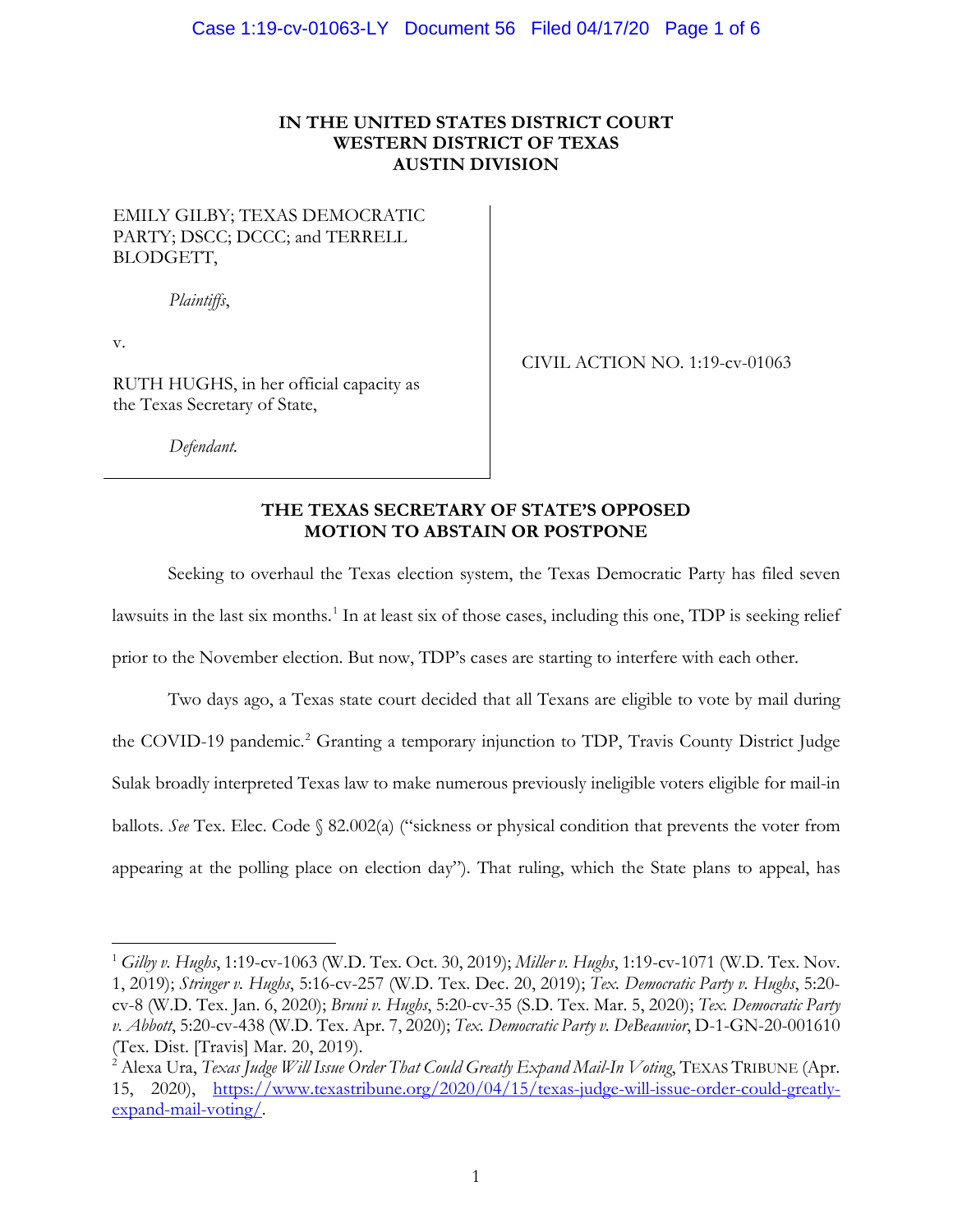#### Case 1:19-cv-01063-LY Document 56 Filed 04/17/20 Page 2 of 6

significant consequences for Plaintiffs' claim here. Plaintiffs assert that Texas voters face unconstitutional burdens due to HB 1888's requirement that in-person early-voting locations remain open during the entire period of early voting.

As the Secretary has explained, "the Constitution does not include a freestanding right to vote in whatever manner Plaintiffs deem most convenient." ECF 21 at 15; *see McDonald v. Bd. of Election Comm'rs of Chi.*, 394 U.S. 802, 807 (1969) (distinguishing "the right to vote" from "a claimed right to receive absentee ballots"). To the extent Plaintiffs can vote by mail, they cannot complain about the supposed effect HB 1888 allegedly imposes on in-person early voting. *See* Mot. to. Dismiss Blodgett Compl. at 13, No. 1:19-cv-1154, ECF 5; ECF 35 at 5. At the very least, eligibility to vote by mail significantly affects "the character and magnitude of the asserted injury to the" right to vote. *Burdick v. Takushi*, 504 U.S. 428, 434 (1992) (quotation omitted).

As a result, the state-court decision TDP secured two days ago has the potential to materially alter Plaintiffs' claims and this litigation. But much remains uncertain. Judge Sulak has not yet issued a written order, so the scope of the temporary injunction is not yet clear. An appeal of the court's order is certain, but no one knows whether Texas's appellate courts will uphold the injunction. That uncertainty highlights the risk of proceeding with this case. Because of the state-court order, and impending appeals, it is unclear which voters will be eligible to vote by mail in November.

#### **I. The Court Should Abstain**

 $\overline{a}$ 

In light of this uncertainty about a predicate question of state law, this Court should abstain under *Railroad Commission of Texas v. Pullman*, 312 U.S. 496 (1941). 3 "The *Pullman* case establishes two prerequisites for *Pullman* abstention: (1) there must be an unsettled issue of state law; and (2) there

<sup>&</sup>lt;sup>3</sup> The Secretary continues to believe dismissal is appropriate for the reasons stated in her motions to dismiss, but if the Court is not inclined to grant those motions, it can abstain without ruling on them. *See Sinochem Int'l Co. v. Malaysia Int'l Shipping Corp.*, 549 U.S. 422, 431 (2007) (noting a court can abstain under *Younger* before deciding subject-matter jurisdiction).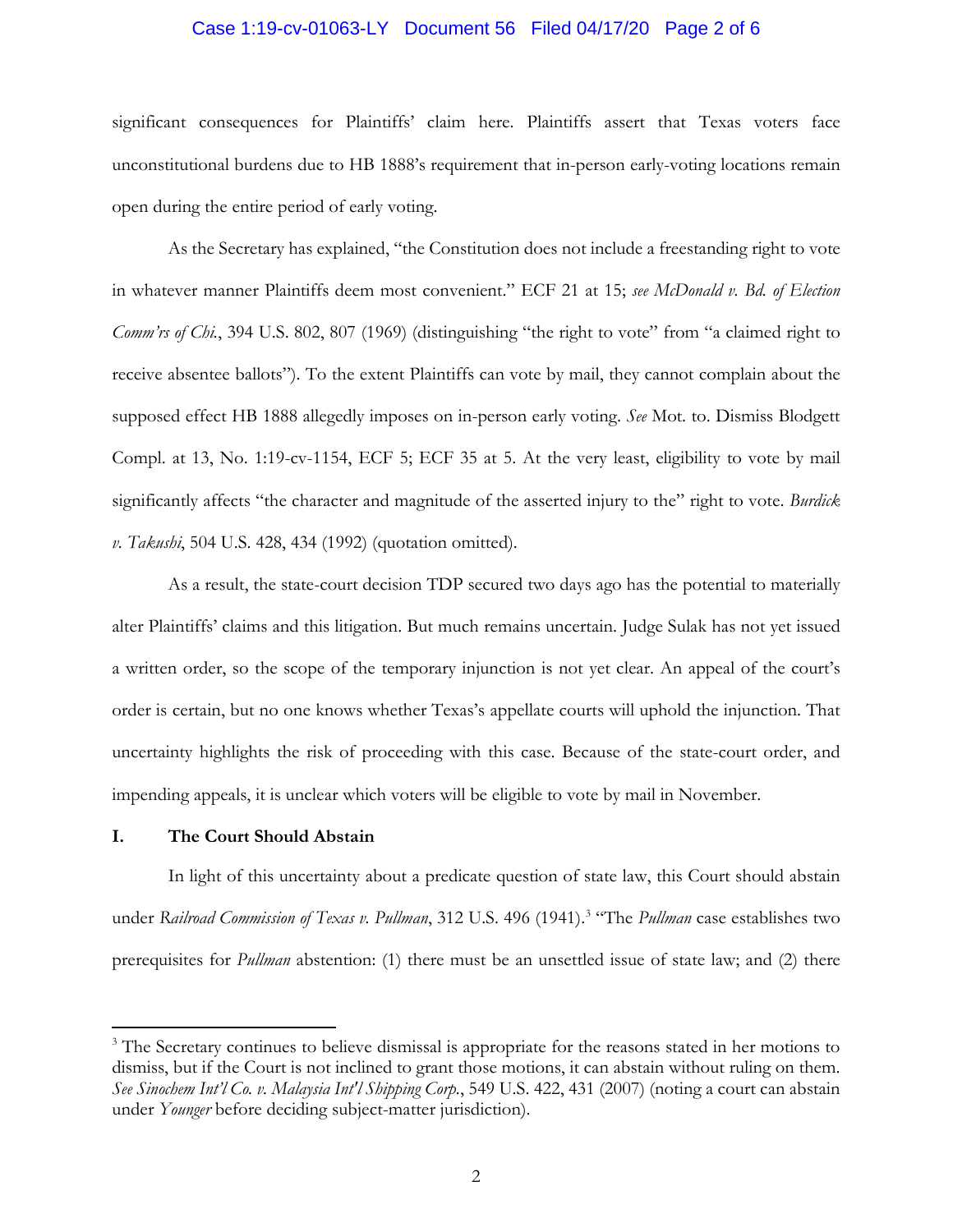#### Case 1:19-cv-01063-LY Document 56 Filed 04/17/20 Page 3 of 6

must be a possibility that the state law determination will moot or present in a different posture the federal constitutional questions raised." *Palmer v. Jackson*, 617 F.2d 424, 428 (5th Cir. 1980).

Here, there is significant uncertainty about eligibility to vote by mail under Texas law, and for the reasons explained above, broader eligibility would put Plaintiffs' claims "in a different posture." *Id.* Even if the state-court litigation "would not 'avoid in whole or in part the necessity for federal constitutional adjudication,' it might 'at least materially change the nature of the problem.'" *Id.* at 431 (quoting *Harrison v. NAACP*, 360 U.S. 167, 177 (1959)); *see also Moore v. Hosemann*, 591 F.3d 741, 745 (5th Cir. 2009) ("substantially modify the federal constitutional question"); *Brooks v. Walker Cty. Hosp. Dist.*, 688 F.2d 334, 338 (5th Cir. 1982) (abstaining because "clarification of" state law "may have a considerable impact on the posture and ultimate resolution of . . . federal issues").

That the statute in need of state-court clarification is not the statute being challenged in this case is immaterial. The two laws are related, and the scope of one affects the alleged burden imposed by the other. "[W]here the challenged statute is part of an integrated scheme of related constitutional provisions, statutes, and regulations, and where the scheme as a whole calls for clarifying interpretation by the state courts, we have regularly required the district courts to abstain." *Harris Cty. Comm'rs Court v. Moore*, 420 U.S. 77, 84 n.8 (1975).

COVID-19 has generated significant new issues for courts. Just three days ago, a federal court recognized the need for abstention in these extraordinary circumstances. Rather than decide federal constitutional questions, Judge Rosenthal abstained because "relevant state law is uncertain and will impact any argument in this court." *Russell v. Harris Cty.*, No. 4:19-cv-226, 2020 WL 1866835, at \*13 (S.D. Tex. Apr. 14, 2020). "[D]elicate considerations of federalism and separation of powers support abstention in this complex, rapidly evolving situation." *Id.* The same reasoning applies here, especially considering that this Court is already cancelling proceedings and altering procedures. The Western District recently canceled all hearings and trials through May 31st, depositions are being conducted by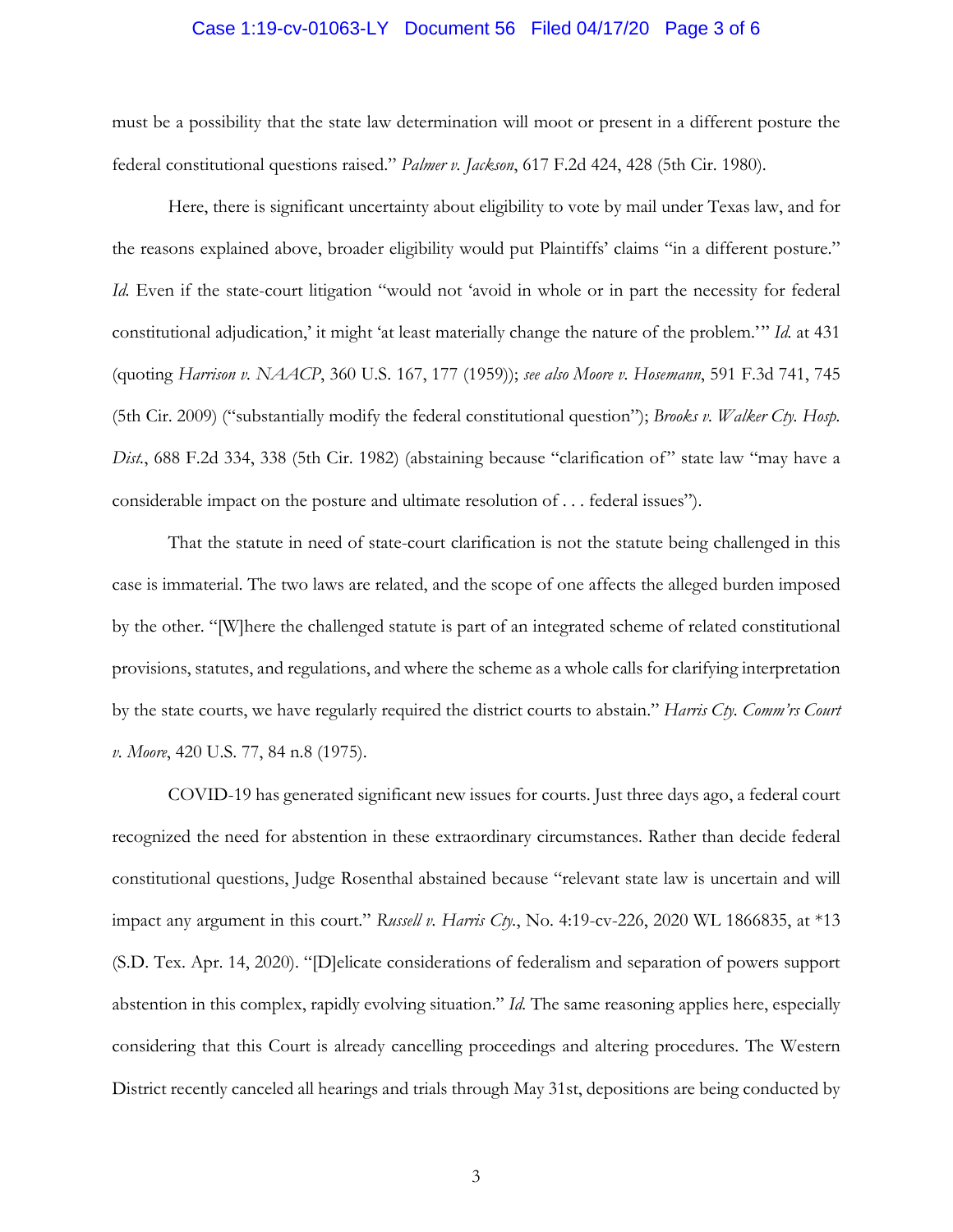video, and all hearings have been conducted telephonically.

#### **II. The Court Should Postpone Ruling on Plaintiffs' Claims**

Alternatively, the Court should postpone setting a trial date until there is more certainty about how the November election will be conducted in light of TDP's other litigation. Even when abstention is inappropriate, a case can "be retained on the docket of the District Court pending final disposition of" state-court litigation. *Ann Arbor Tr. Co. v. N. Am. Co. for Life & Health Ins.*, 527 F.2d 526, 527 (6th Cir. 1975) (rejecting formal abstention but directing the district court to hold a case until "the five cases now pending in the State courts" are resolved).

"There is no problem if the federal court merely postpones decision for a time to await an opinion of the state court in an action already pending." 17A Wright & Miller, *Federal Practice & Procedure* § 4246 (3d ed.). This "court may easily await the pending decision of the" Texas courts. *Federated Rural Elec. Ins. Corp. v. Ark. Elec. Cooperatives, Inc.*, 48 F.3d 294, 299 (8th Cir. 1995).

Postponement is prudent. As explained above, the availability of mail-in voting significantly affects Plaintiffs' claim that the supposed difficulty of voting in person will burden the right to vote. If the appellate courts agree with TDP and Judge Sulak, every Texan will be eligible to vote by mail. Such a ruling would render irrelevant evidence and analysis developed on the assumption that many Texans must cast their ballots in person. In these circumstances, proceeding to trial would be a waste of resources, both for the Court and the parties.

The Court has repeatedly emphasized that it has a busy docket with many cases requiring attention. There is no reason to expend judicial effort—at the expense of those other cases—to accommodate Plaintiffs efforts to fast-track this case when pending state-court litigation filed by the same plaintiff could substantially change the issues presented to the Court.

## **CONCLUSION**

Because TDP's pending state-court litigation significantly affects Plaintiffs' constitutional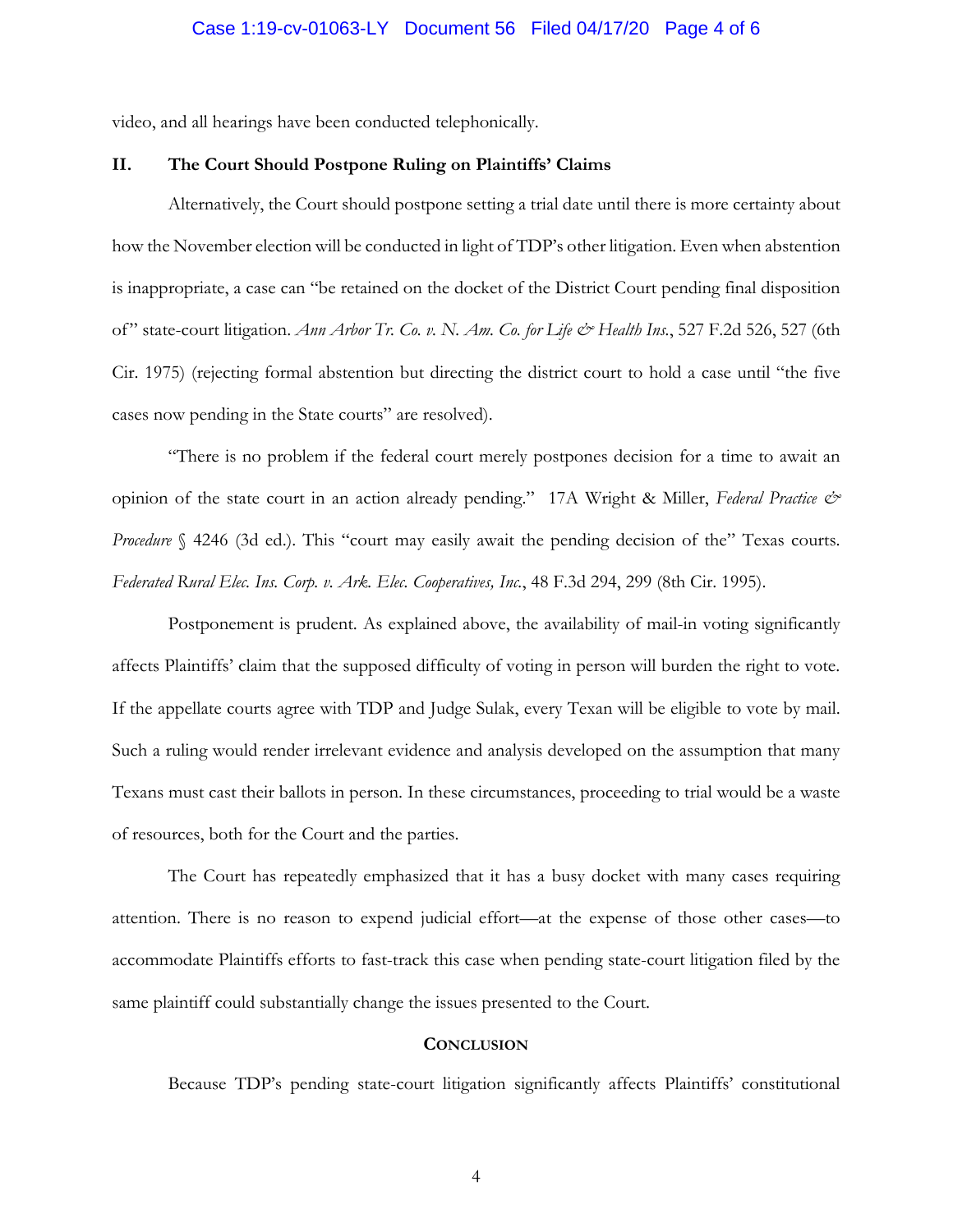## Case 1:19-cv-01063-LY Document 56 Filed 04/17/20 Page 5 of 6

claims here, the Court should decline to decide those constitutional claims until the state-court

litigation is resolved.

KEN PAXTON Attorney General of Texas

JEFFREY C. MATEER First Assistant Attorney General

RYAN L. BANGERT Deputy First Assistant Attorney General

Date: April 17, 2020 Respectfully submitted.

*/s/ Patrick K. Sweeten* PATRICK K. SWEETEN Associate Deputy for Special Litigation

MATTHEW H. FREDERICK Deputy Solicitor General

WILLIAM T. THOMPSON Special Counsel

ERIC A. HUDSON Special Counsel

MICHAEL R. ABRAMS Assistant Attorney General

DOMINIQUE G. STAFFORD Assistant Attorney General

OFFICE OF THE ATTORNEY GENERAL P.O. Box 12548 (MC-009) Austin, Texas 78711-2548 Tel.: (512) 936-1414 Fax: (512) 936-0545 patrick.sweeten@oag.texas.gov matthew.frederick@oag.texas.gov will.thompson@oag.texas.gov eric.hudson@oag.texas.gov michael.abrams@oag.texas.gov dominique.stafford@oag.texas.gov

**COUNSEL FOR THE TEXAS SECRETARY OF STATE**

#### **CERTIFICATE OF CONFERENCE**

I certify that on April 16, 2020, I conferred with counsel for Plaintiffs about the foregoing motion and that Plaintiffs are opposed.

> */s/ Patrick K. Sweeten* PATRICK K. SWEETEN